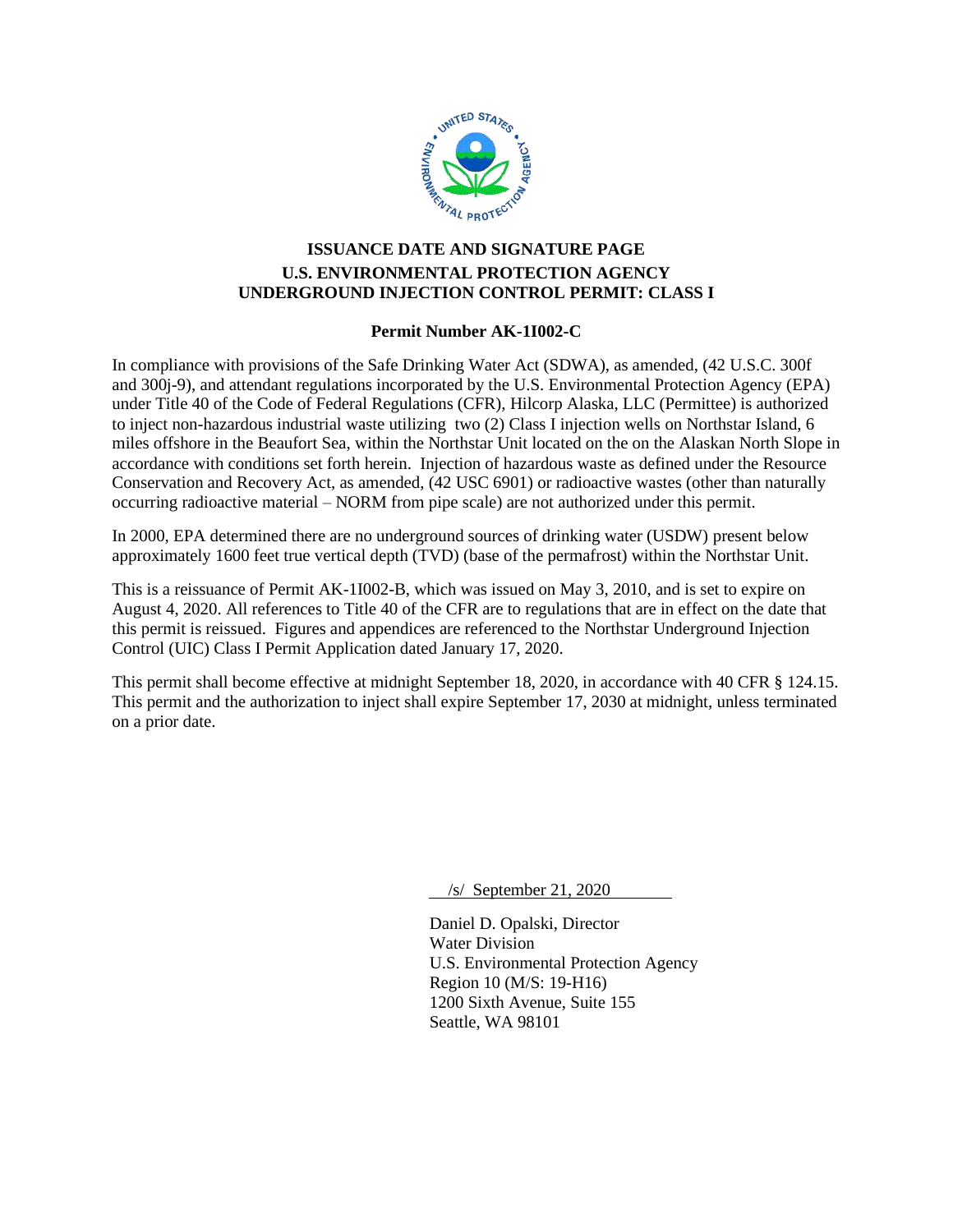# TABLE OF CONTENTS

| А.                     |  |
|------------------------|--|
| <b>B.</b>              |  |
| 1.                     |  |
| 2.                     |  |
| C.                     |  |
| D.                     |  |
| Е.                     |  |
| 1.                     |  |
| 2.                     |  |
| 3.                     |  |
| 4.                     |  |
| 5.                     |  |
| 6.                     |  |
| 7.                     |  |
| 8.                     |  |
| 9.                     |  |
| 10.                    |  |
| 11.                    |  |
| 12.                    |  |
| 13.                    |  |
| 14.                    |  |
| 15.                    |  |
| $F_{\rm{eff}}$         |  |
| 1.                     |  |
| 2.                     |  |
| 3.<br>$\overline{4}$ . |  |
|                        |  |
| G.                     |  |
|                        |  |
| А.                     |  |
| 1.                     |  |
| 2.                     |  |
| 3.                     |  |
| В.                     |  |
| C.                     |  |
| 1.                     |  |
| 2.                     |  |
| 3.                     |  |
| 4.                     |  |
| 5.                     |  |
| 6.                     |  |
| 7.                     |  |
| D.                     |  |
| 1.                     |  |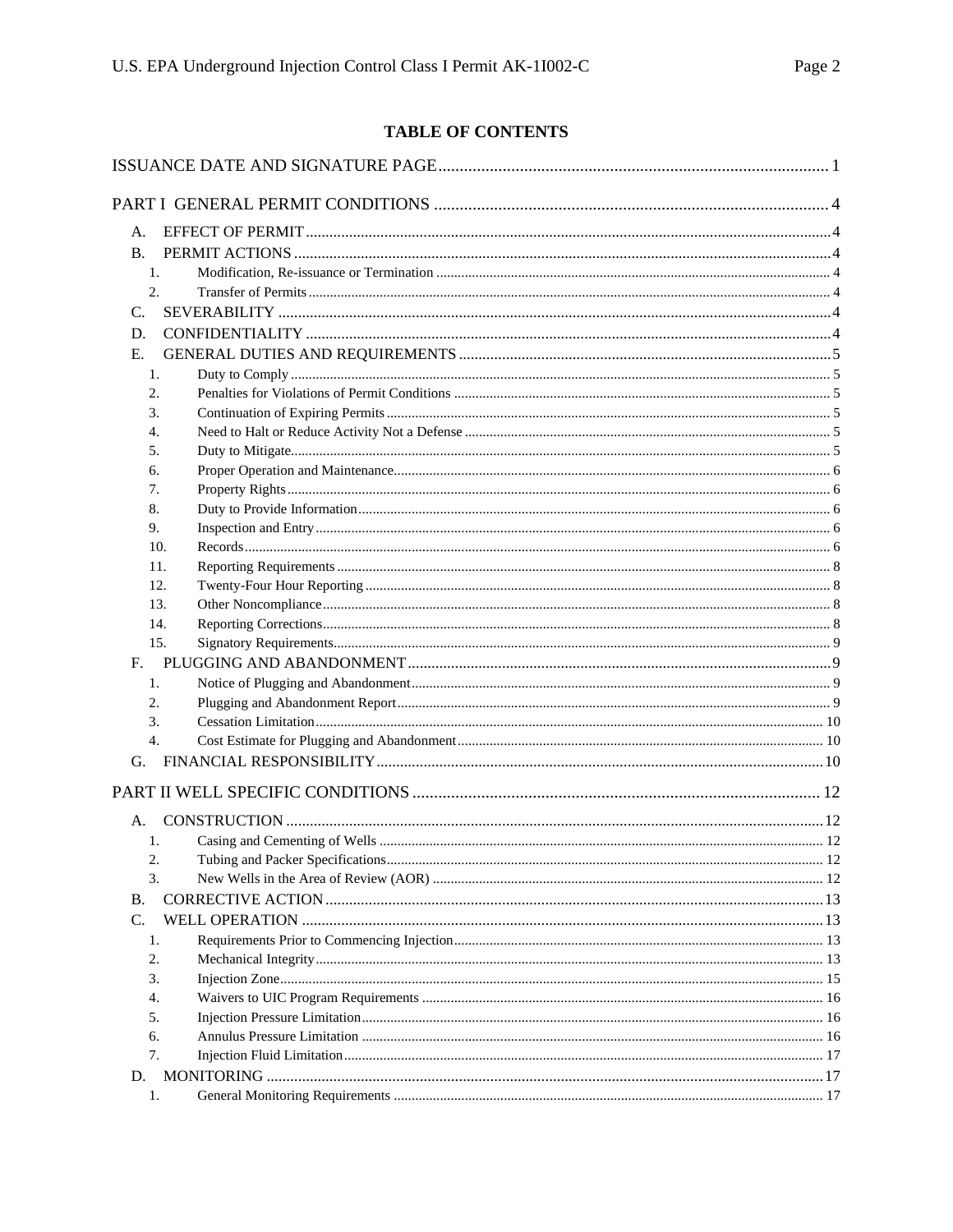| 3. |  |
|----|--|
| 4. |  |
|    |  |
|    |  |
| 2. |  |
| 3. |  |
|    |  |
|    |  |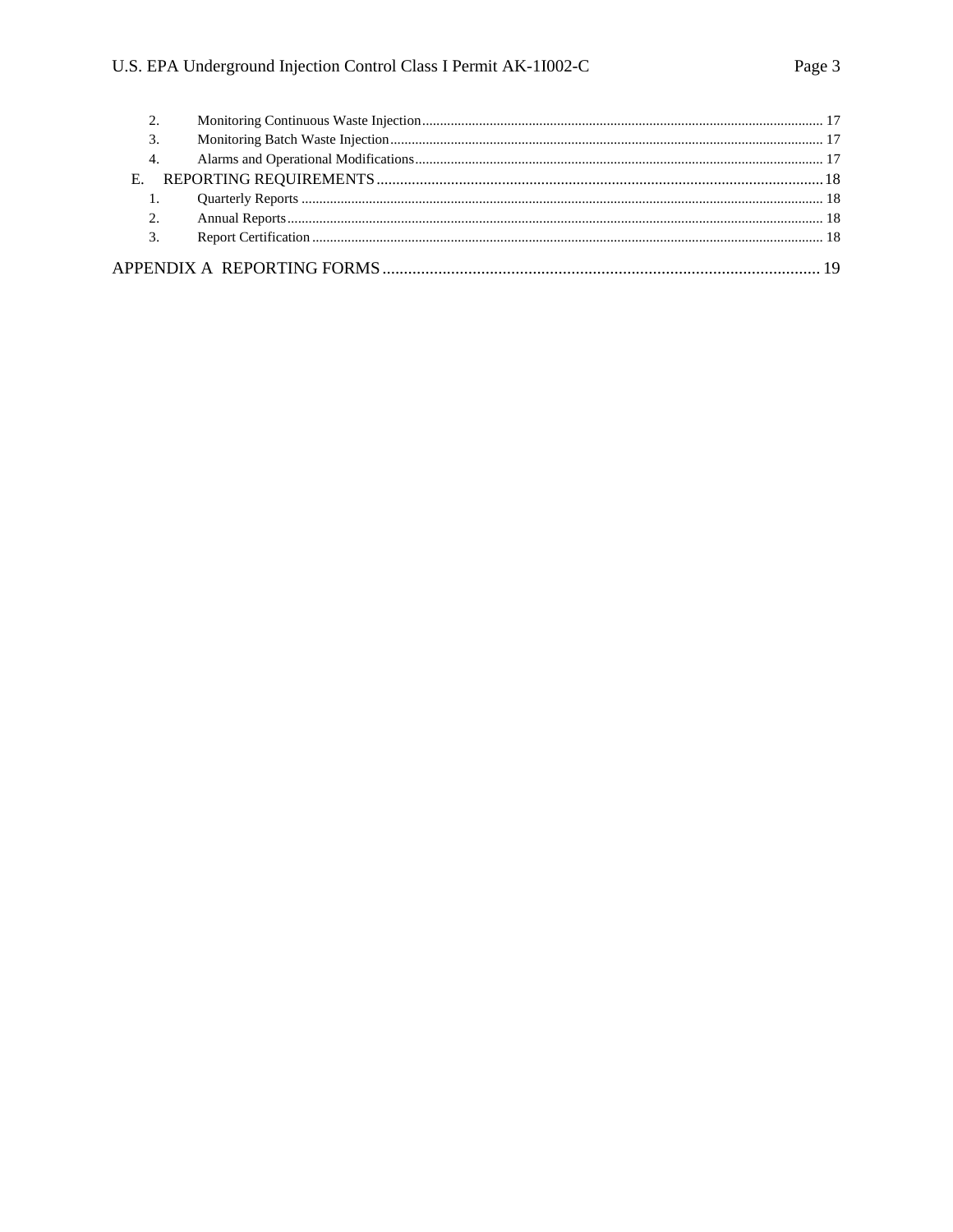### **PART I GENERAL PERMIT CONDITIONS**

### <span id="page-3-1"></span><span id="page-3-0"></span>**A. EFFECT OF PERMIT**

The Permittee is allowed to engage in underground injection in accordance with the conditions of this permit. Notwithstanding any other provisions of this permit, the Permittee shall not conduct any underground injection activity in a manner that allows the movement of fluid containing any contaminant into USDWs, if the presence of that contaminant may cause a violation of any primary drinking water regulation under 40 CFR Part 141 or may otherwise adversely affect the health of persons. Any underground injection activity not specifically authorized in the permit application process is prohibited. Compliance with this permit during its term constitutes compliance for purposes of enforcement with Part C of the SDWA. Such compliance does not constitute a defense to any action brought under Section 1431 of the SDWA, or any other common or statutory law.

Issuance of this permit does not authorize any injury to persons or property, any invasion of other private rights, or any infringement of State or local law or regulations. This permit does not authorize any above ground generating, handling, storage, or treatment facilities.

### <span id="page-3-3"></span><span id="page-3-2"></span>**B. PERMIT ACTIONS**

1. Modification, Re-issuance or Termination

This permit may be modified, revoked and reissued, or terminated as specified in 40 CFR §§ 144.39 and 144.40. In addition, the permit can undergo minor modifications as specified in 40 CFR § 144.41. The filing of a request for a permit modification, revocation and reissuance, or termination, or the notification of planned changes, or anticipated noncompliance on the part of the Permittee does not stay the applicability or enforceability of any permit condition.

<span id="page-3-4"></span>2. Transfer of Permits

This permit is not transferable to any person except after notice to the Director on APPLICATION TO TRANSFER PERMIT (EPA Form 7520-7) and in accordance with 40 CFR § 144.38. The Director may require modification or revocation and reissuance of the permit to change the name of the Permittee and incorporate such other requirements as may be necessary under the SDWA. Upon request, electronic submittal may be approved by an EPA authorized representative.

### <span id="page-3-5"></span>**C. SEVERABILITY**

The provisions of this permit are severable, and, if any provision of this permit or the application of any provision of this permit to any circumstance is held invalid, the application of such provision to other circumstances, and the remainder of this permit, shall not be affected thereby.

### <span id="page-3-6"></span>**D. CONFIDENTIALITY**

In accordance with 40 CFR Part 2 and 40 CFR § 144.5, any information submitted to EPA pursuant to this permit may be claimed as confidential by the submitter. Any such claim must be asserted at the time of submission in the manner prescribed in 40 CFR § 2.203 and on the application form or instructions, or, in the case of other submissions, by stamping the words "confidential" or "confidential business information" on each page containing such information.

If no claim is made at the time of submission, EPA may make the information available to the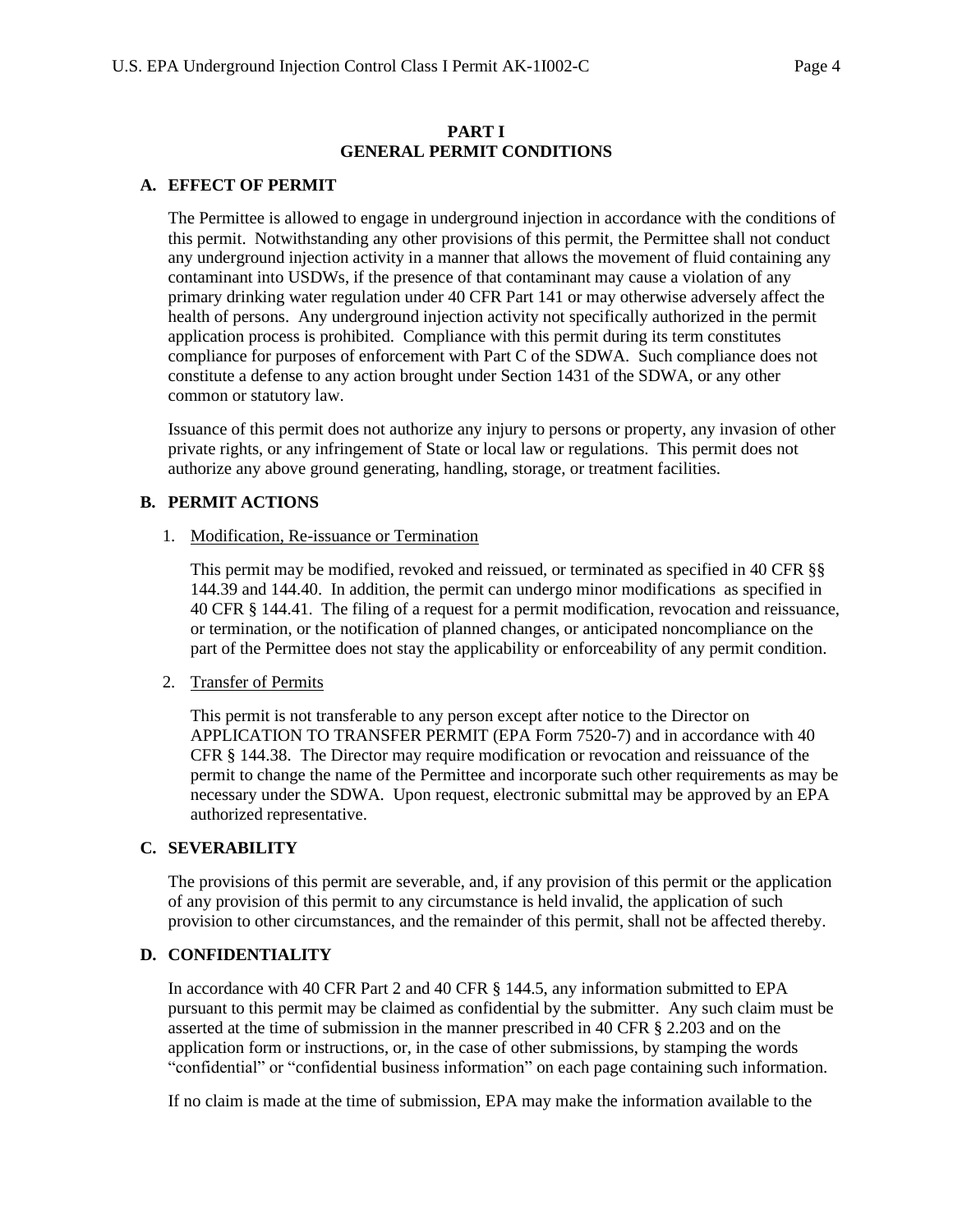public without further notice. If a claim is asserted, the validity of the claim will be assessed in accordance with the procedures in 40 CFR Part 2 (Public Information).

Claims of confidentiality for the following information will be denied:

- a. The name and address of the Permittee.
- b. Information which deals with the existence, absence, or level of contaminants in drinking water.

# <span id="page-4-1"></span><span id="page-4-0"></span>**E. GENERAL DUTIES AND REQUIREMENTS**

1. Duty to Comply

The Permittee must comply with all conditions of this permit. Any permit noncompliance constitutes a violation of the SDWA and is grounds for enforcement action; for permit termination, revocation and reissuance, or modification; or for denial of a permit renewal application; except that the Permittee need not comply with the provisions of this permit to the extent and for the duration such noncompliance is authorized in an emergency permit under 40 CFR § 144.34.

<span id="page-4-2"></span>2. Penalties for Violations of Permit Conditions

Any person who violates a permit requirement is subject to civil penalties and other enforcement actions under the SDWA. Any person who willfully violates permit requirements may be subject to criminal prosecution.

- <span id="page-4-3"></span>3. Continuation of Expiring Permits
	- a. Duty to Reapply: If the Permittee wishes to continue an activity regulated by this permit after the expiration date of this permit, the Permittee must apply for and obtain a new permit. To be timely, a complete application for a new permit must be received at least 180 calendar days before this permit expires.
	- b. Permit Extensions: The requirements of an expired permit continue in force and effect, in accordance with 5 USC  $\S$  558(c), until the effective date of a new permit, if:
		- (1) The Permittee has submitted a timely and complete application for a new permit. ; and
		- (2) EPA, through no fault of Permittee, does not issue a new permit with an effective date on or before the expiration date of the previous permit.

### <span id="page-4-4"></span>4. Need to Halt or Reduce Activity Not a Defense

It shall not be a defense for the Permittee in an enforcement action that it would have been necessary to halt or reduce the permitted activity in order to maintain compliance with the conditions of this permit.

<span id="page-4-5"></span>5. Duty to Mitigate

The Permittee shall take all reasonable steps to minimize or correct any adverse impact on the environment resulting from noncompliance with this permit.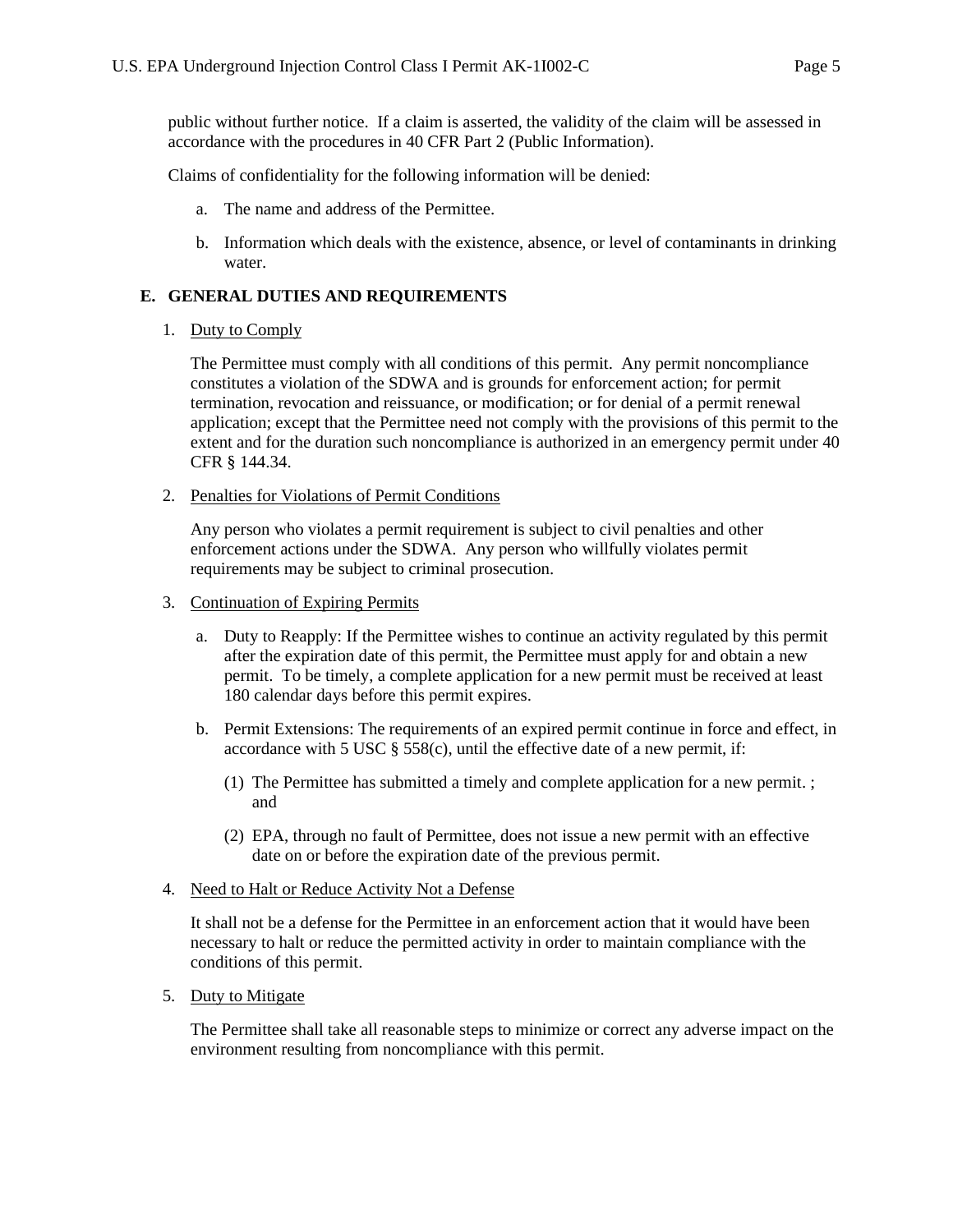#### <span id="page-5-0"></span>6. Proper Operation and Maintenance

The Permittee shall, at all times, properly operate and maintain all facilities and systems of treatment and control (and related appurtenances) which are installed or used by the Permittee to achieve compliance with the conditions of this permit. Proper operation and maintenance includes, but is not limited to, effective performance, adequate funding, adequate operator staffing and training, and adequate laboratory and process controls, including appropriate quality assurance procedures. This provision requires the operation of back-up or auxiliary facilities or similar systems only when necessary to achieve compliance with the conditions of this permit. De-characterized waste may be appropriately disposed in a Class I non-hazardous well [refer to 40 CFR § 148.1(d)].

### <span id="page-5-1"></span>7. Property Rights

This permit does not convey any property rights or mineral rights of any sort, or any exclusive privilege.

### <span id="page-5-2"></span>8. Duty to Provide Information

The Permittee shall provide to the Director any information that the Director may request to determine whether cause exists for modifying, revoking and reissuing, terminating this permit, or to determine compliance with this permit. The Permittee shall also provide to the Director, upon request, copies of records, that are retained under the conditions of this permit.

### <span id="page-5-3"></span>9. Inspection and Entry

The Permittee shall allow the Director or EPA authorized representatives, upon the presentation of credentials and other documents as may be required by law, to:

- a. Enter upon the Permittee's premises where a regulated facility or activity is located or conducted, or where records are kept under the conditions of this permit;
- b. Have access to and copy, at reasonable times, any records (including logging data) that are retained under the conditions of this permit;
- c. Inspect and photograph, at reasonable times, any facilities, equipment (including monitoring and control equipment), practices, or operations regulated or required under this permit; and
- d. Sample or monitor, at reasonable times, for the purposes of assuring permit compliance or as otherwise authorized by SDWA, any substances or parameters at any location.

### <span id="page-5-4"></span>10. Records

- a. The Permittee shall retain records and all monitoring information, including all calibration and maintenance records and all original strip chart recordings for continuous monitoring instrumentation, copies of all reports required by this permit and records of all data used to complete this permit application for a period of at least five years from the date of the sample, measurement, report or application. These periods may be extended by request of the Director at any time. Records may be retained in hard copy or electronic format to satisfy this requirement.
- b. The Permittee shall retain records concerning the nature and composition of all injected fluids until three years after the completion of plugging and abandonment. At the conclusion of the retention period, if the Director so requests, the Permittee shall deliver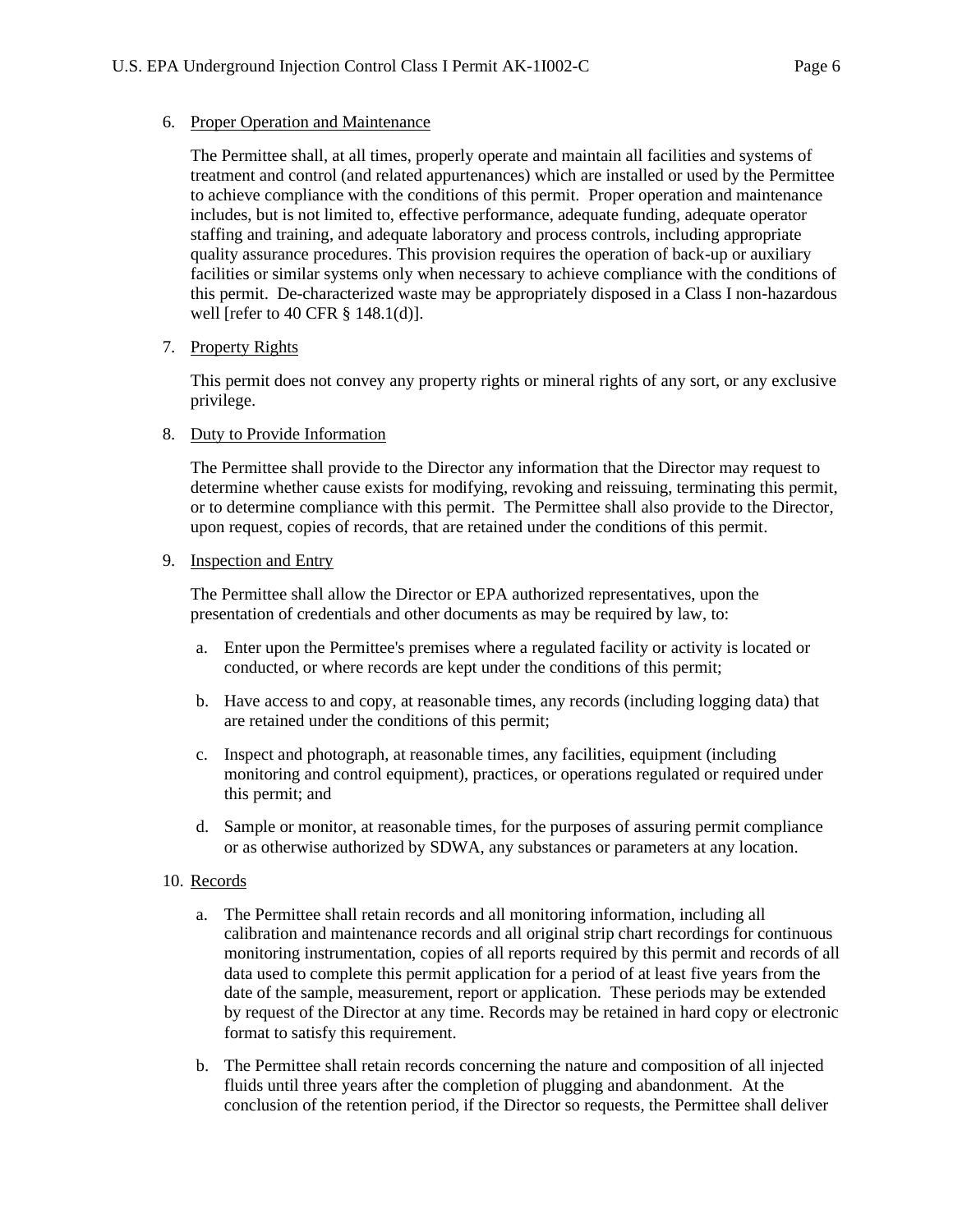the records to the Director. The Permittee shall continue to retain the records after the five-year retention period unless the Permittee delivers the records to the Director or obtains written approval from the Director to discard the records. Records may be retained in hard copy or electronic format to satisfy this requirement.

- c. Records of monitoring information shall include:
	- (1) The date, exact place, and time of sampling or measurements;
	- (2) The name(s) of the individual(s) who performed the sampling or measurements;
	- (3) The date(s) analyses were performed;
	- (4) The name(s) of the individual(s) who performed the analyses;
	- (5) The analytical techniques or methods used; and
	- (6) The results of such analyses.
- d. Monitoring of the nature of injected fluids shall comply with applicable analytical methods cited and described in 40 CFR § 136.3, in Appendix I of 40 CFR Part 261, or, in certain circumstances, by other methods that have been approved by the Director.
- e. As part of the Completion Report, the Permittee must submit a Waste Analysis Plan (WAP) that describes the procedures to be carried out to obtain detailed chemical and physical analysis of representative samples of the waste including the quality assurance procedures used including the following:
	- (1) The parameters for which the waste will be analyzed and the rationale for the selection of these parameters;
	- (2) The test methods that will be used to test for these parameters; and
	- (3) The sampling method that will be used to obtain a representative sample of the waste to be analyzed.

The WAP submitted with the permit application may be incorporated by reference to satisfy the WAP submittal requirement.

f. The Permittee shall require a written manifest for each batch load of waste received for waste streams that are not hard-piped and continuous. The manifest shall contain a description of the nature and composition of all injected fluids, date of receipt, source of material received for disposal, name and address of the waste generator, a description of the monitoring performed and the results, a statement stating if the waste is exempt from regulation as hazardous waste as defined by 40 CFR § 261.4, and any information on extraordinary occurrences.

For waste streams that are hard-piped continuously from the source to the wellhead, the Permittee shall retain:

- (1) Continuous measurement of the discharge rate,
- (2) A description of the nature and composition of all injected fluids, and
- (3) A hazardous waste determination as defined by 40 CFR § 261.4.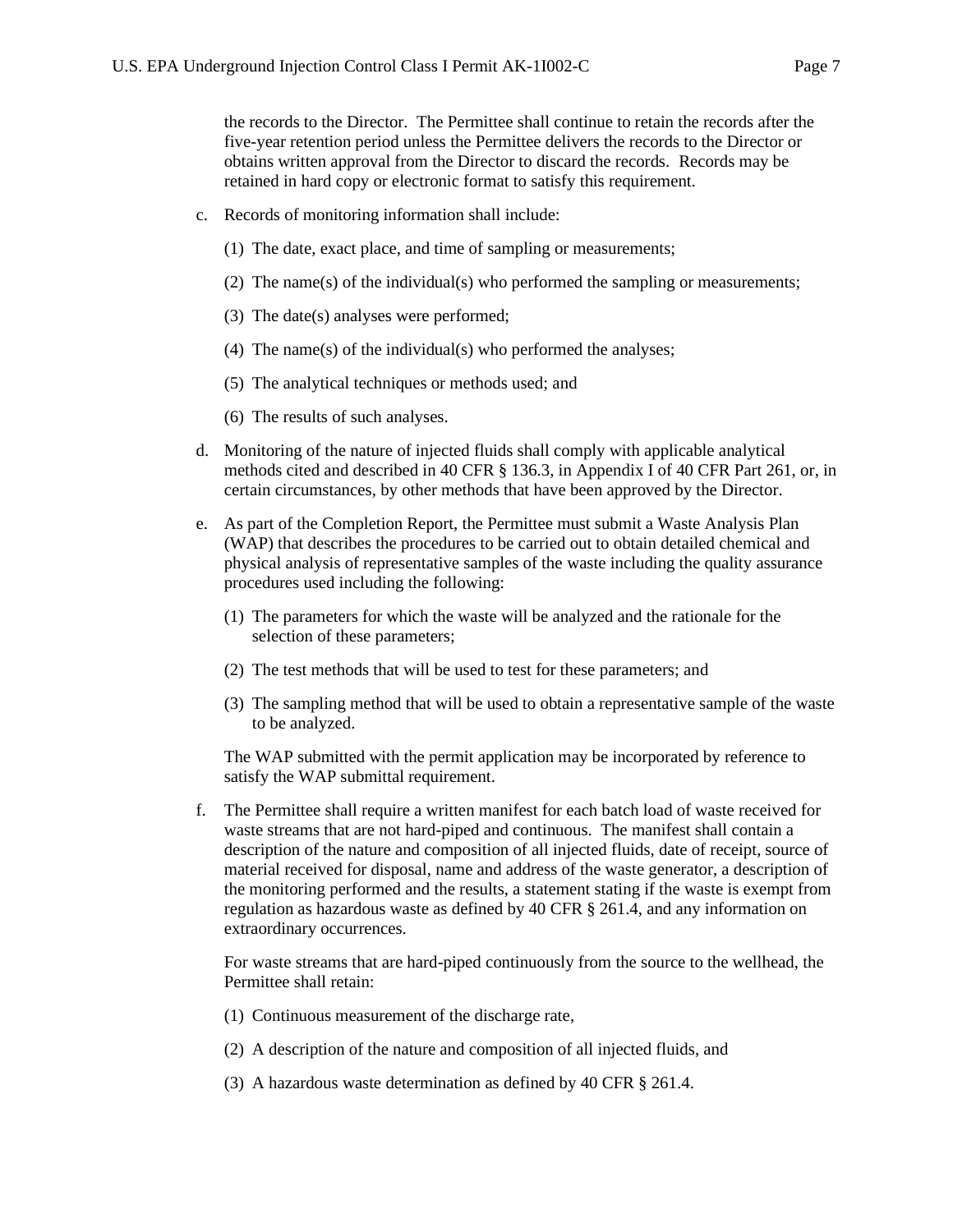g. The Permittee shall note dates of most recent calibration or maintenance of gauges and meters used for monitoring required by this permit on the gauge or meter. Earlier records of calibration and maintenance shall be available through a computerized maintenance history database.

### <span id="page-7-0"></span>11. Reporting Requirements

- a. Planned Changes: The Permittee shall give notice to the Director, as soon as possible, of any planned physical alterations or additions to the permitted facility or changes in type of injected fluid.
- b. Anticipated Noncompliance: The Permittee shall give advance notice to the Director of any significant planned changes in the permitted facility or activity that may result in noncompliance with permit requirements.
- c. Compliance Schedules: The Permittee shall submit reports of compliance or noncompliance with, or any progress reports on, interim and final requirements contained in any compliance schedule of this permit to the Director no later than 30 calendar days following each schedule date.

# <span id="page-7-1"></span>12. Twenty-Four Hour Reporting

a. The Permittee shall report to the Director or an EPA authorized representative any noncompliance that may endanger health or the environment. Any information shall be provided orally within 24 hours from the time the Permittee becomes aware of the circumstances.

The following shall be included as information that must be reported orally within 24 hours:

- (1) Any monitoring or other information which indicates that any contaminant may cause an endangerment to a USDW or may otherwise adversely affect the health of persons.
- (2) Any noncompliance with a permit condition or malfunction of the injection system.
- b. The Permittee shall provide a written submission (in electronic format for release to the public) within five calendar days of the time the Permittee becomes aware of the circumstances. The written submission shall contain a description of the noncompliance and its cause; the period of noncompliance including exact date and times; and, if the noncompliance has not been corrected, the anticipated time it is expected to continue, and steps taken or planned to reduce, eliminate, and prevent recurrence of the noncompliance. The Permittee shall provide email notice to affected stakeholders, such as Tribal Governments, if warranted as determined by EPA authorized representative.

### <span id="page-7-2"></span>13. Other Noncompliance

The Permittee shall report all other instances of noncompliance not otherwise reported at the time monitoring reports are submitted. The reports shall contain the information listed in Permit Condition Part I E.12.b.

### <span id="page-7-3"></span>14. Reporting Corrections

When the Permittee becomes aware that it failed to submit any relevant facts in the permit application or submitted incorrect information in a permit application or in any report to the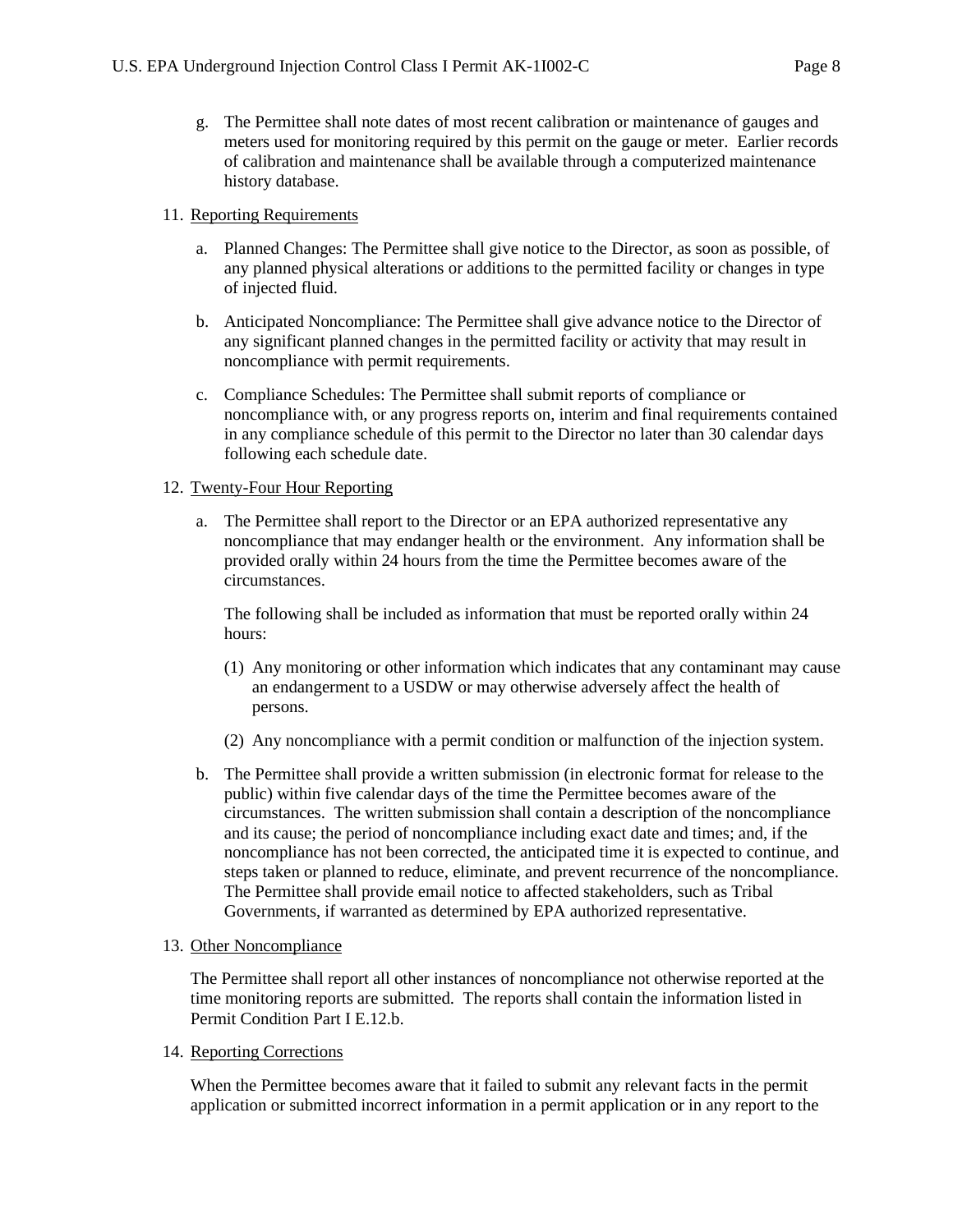Director, the Permittee shall submit such facts or information within 10 calendar days.

#### <span id="page-8-0"></span>15. Signatory Requirements

- a. All permit applications, reports required by this permit, and other information requested by the Director shall be signed by a principal executive officer of at least the level of vice-president, or by a duly authorized representative of that person in accordance with 40 CFR § 144.32. A person is a duly authorized representative only if:
	- (1) The authorization is made in writing by a principal executive of at least the level of vice-president.
	- (2) The authorization specifies either an individual or a position having responsibility for the overall operation of the regulated facility or activity, such as the position of plant manager, operator of a well or a well field, superintendent, or position of equivalent responsibility. A duly authorized representative may thus be either a named individual or any individual occupying a named position.
	- (3) The written authorization record is retained on-site and an electronic scan copy is submitted to the Director. Upon request, the original is submitted to the Director or an EPA authorized representative.
- b. Changes to Authorization: If an authorization under paragraph 15.a. of this section is no longer accurate because a different individual or position has responsibility for the overall operation of the facility, a new authorization satisfying the requirements of paragraph 15.a. of this section must be submitted to the Director. The Permittee may submit this authorization with any reports, information, or applications to be signed by an authorized representative.
- c. Certification: Any person signing a document under paragraph 15.a. of this section shall make the following certification:

"I certify under the penalty of law that this document and all attachments were prepared under my direction or supervision in accordance with a system designed to assure that qualified personnel properly gather and evaluate the information submitted. Based on my inquiry of the person or persons who manage the system, or those persons directly responsible for gathering the information, the information is, to the best of my knowledge and belief, true, accurate, and complete. I am aware that there are significant penalties for submitting false information, including the possibility of fine and imprisonment for knowing violations."

### <span id="page-8-2"></span><span id="page-8-1"></span>**F. PLUGGING AND ABANDONMENT**

#### 1. Notice of Plugging and Abandonment

The Permittee shall notify the Director no later than 45 calendar days before conversion or abandonment of the well.

<span id="page-8-3"></span>2. Plugging and Abandonment Report

The Permittee shall plug and abandon the well as provided in the Plugging and Abandonment Plan (7520-6 Attachment Q) of UIC Class I Permit Application submitted by the Permittee, which is hereby incorporated as a part of this permit. Within 60 calendar days after plugging any well, the Permittee shall submit a report to the Director in accordance with 40 CFR §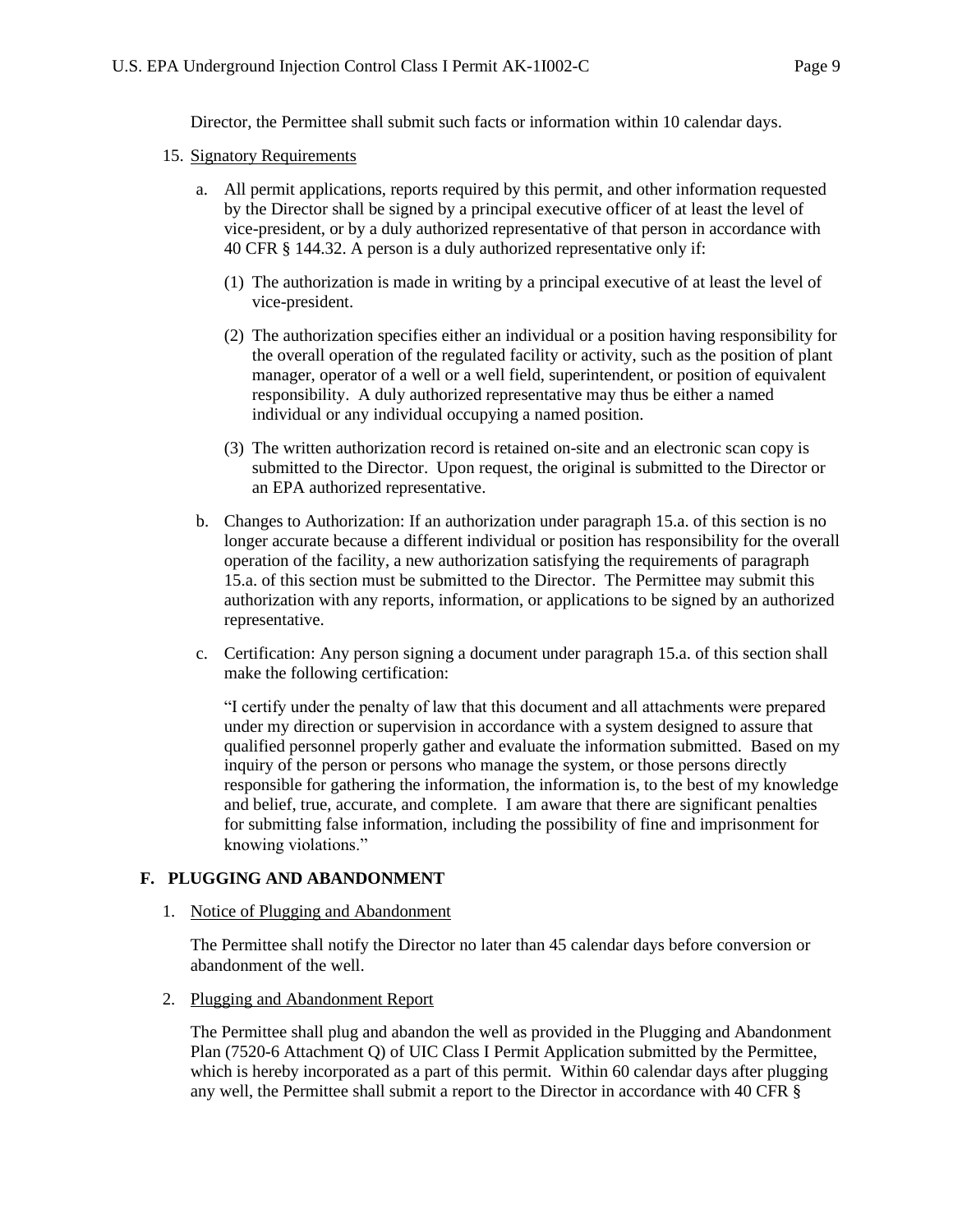$144.51(p)$ . EPA reserves the right to change the manner in which the well will be plugged if the well is not proven to be consistent with EPA requirements for construction and mechanical integrity. The Director may ask the Permittee to update the estimated plugging cost periodically.

#### <span id="page-9-0"></span>3. Cessation Limitation

After a cessation of operations of two years, the well is considered to be in temporary abandoned status. The Permittee shall permanently plug and abandon the well in accordance with the approved plan and 40 CFR  $\S$  144.52(a)(6) within one year of entering temporarily abandoned status, unless the Permittee:

- a. Provides notice to the Director within 30 calendar days of the end of the two years of temporary abandonment, and
- b. Provides information that, to the Director's satisfaction, demonstrates the Permittee's intent to use the well in the future; or
- c. Describes actions or procedures, satisfactory to the Director, which the Permittee will take to ensure that the well will not endanger USDWs during the period of temporary abandonment. These actions and procedures shall include compliance with the technical requirements applicable to active injection wells unless waived by the Director.

With the approval of the Director or an authorized EPA representative, the allowable time period for permanently plugging and abandoning a well may be extended to accommodate logistical challenges related to the remote, arctic environment at this location.

- <span id="page-9-1"></span>4. Cost Estimate for Plugging and Abandonment
	- a. The Permittee is required in the permit application (see 7520-6 attachment R) to estimate the cost of plugging and abandonment of the permitted Class I UIC well(s) per well. Refer to the permit application (7520-6 attachment R) for the plugging and abandonment cost estimates(s) per well for the year the application is submitted. Such estimates must be based upon costs that a third party would incur to plug the wells.
	- b. The Permittee shall submit financial assurance and a revised estimate prior to April 30 of each year. The estimate shall be made in accordance with 40 CFR § 144.62. The Director or an EPA authorized representative may approve electronic submittal of this requirement provided the Permittee retains the original and submits the original upon request.
	- c. The Permittee shall keep the latest plugging and abandonment cost estimate at the facility or at the Permittee central files in Alaska during the operating life of the facility.
	- d. When the cost estimate changes, the Permittee shall amend the documentation submitted under 40 CFR § 144.63(f) and ensure that appropriate financial assurance for plugging and abandonment is maintained continuously.

### <span id="page-9-2"></span>**G. FINANCIAL RESPONSIBILITY**

The Permittee is required to demonstrate and continuously maintain financial responsibility and resources sufficient to close, plug, and abandon the underground injection operation as provided in the Plugging and Abandonment Plans and consistent with 40 CFR §144 Subpart F, which the Director has chosen to apply. The Permittee shall not substitute an alternative demonstration of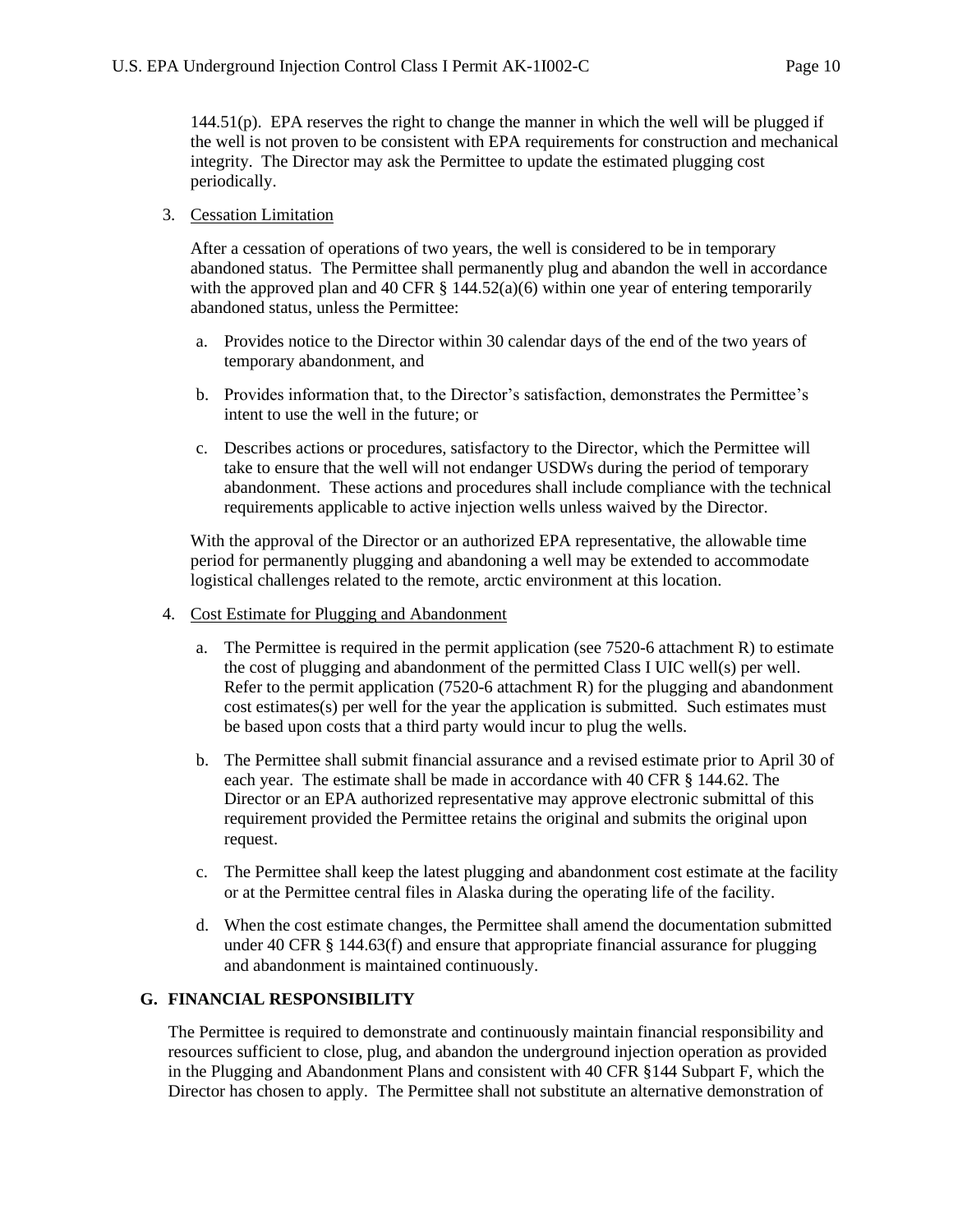financial responsibility for that which the Director has approved, unless it has previously submitted evidence of that alternative demonstration to the Director and the Director notifies the Permittee that the alternative demonstration of financial responsibility is acceptable.

If the Permittee chooses to rely upon a financial test and corporate guarantee provided under 40 CFR § 144.63(f), the Permittee shall immediately notify the Director of any change that would result in non-compliance with 40 CFR §144 Subpart F.

Consistent with 40 CFR § 144.63 and regarding incapacity of owners or operators, guarantors, or financial institutions, the Permittee must notify the Director by registered mail of the commencement of a voluntary or involuntary proceeding under Title 11 (Bankruptcy), U.S. Code, naming the owner or operator as debtor, within 10 business days after the commencement of the proceeding. Furthermore, an owner or operator must notify the Regional Administrator by certified mail of the commencement of a voluntary or involuntary proceeding under Title 11 (Bankruptcy), U.S. Code, naming the owner or operator as debtor, within 10 business days after the commencement of the proceeding. A guarantor of a corporate guarantee as specified in 40 CFR § 144.63(f) must make such a notification if he is named as debtor, as required under the terms of the guarantee (See 40 CFR  $\S$  144.70(f)).

Prior to beginning construction of any new well, conversion to an injection well, or sidetracking of an existing injection well, the Permittee must demonstrate to EPA that financial responsibility has been established for such planned activity. The value of this financial assurance must meet the requirements in Part I.F.4 of this permit. The Permittee shall not begin construction of any new well, conversion to an injection well, or sidetracking of an existing injection well without first receiving approval from the Director or an EPA authorized representative.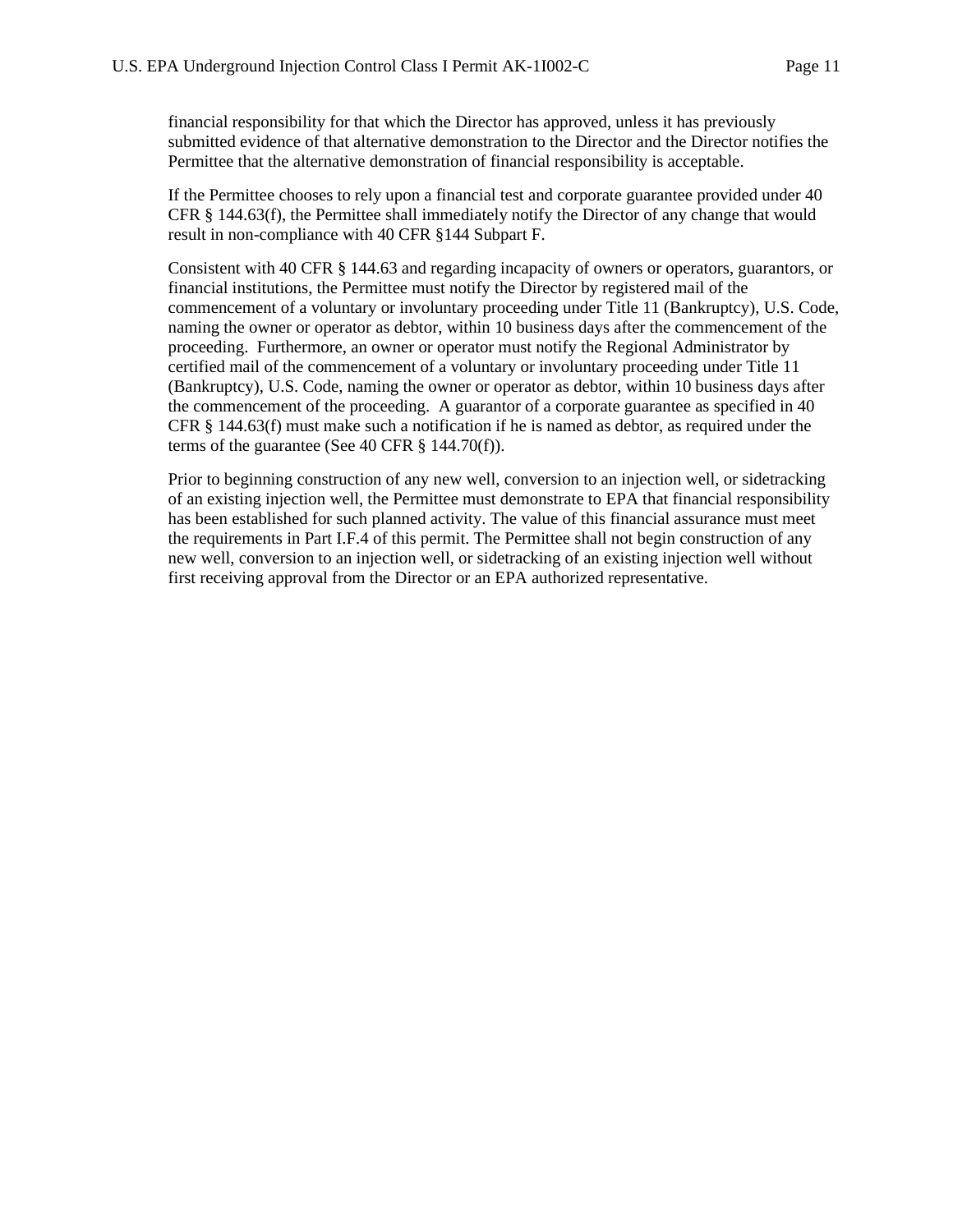### **PART II WELL SPECIFIC CONDITIONS**

### <span id="page-11-2"></span><span id="page-11-1"></span><span id="page-11-0"></span>**A. CONSTRUCTION**

#### 1. Casing and Cementing of Wells

The Permittee shall case and cement the well(s) in a manner that ensures injection occurs into the approved injection interval (see Part II.C.3., below). Casing and cement shall be installed in accordance with a casing and cement program approved by the Director and in accordance with EPA Class I UIC well construction practices (40 CFR § 146.12) and all applicable State of Alaska laws and regulations. For any future Class I wells to be drilled at this location (including replacement/sidetracks), in addition to the above requirements, the Permittee shall provide not less than 30 calendar days advance notice to the Director or EPA authorized representative to witness all cementing operations. The 30 calendar days advance notice requirement may be revised (either increased or decreased) by the Director or EPA authorized representative.

The Permittee shall cement the surface casing of each well back to the surface. If primary cement returns to surface are not observed, the Director or EPA authorized representative is to be notified as to the nature of any augmented testing proposed to ensure the integrity of the cement bond and adequacy of any Top Job procedure.

During construction activities that involve the emplacement of cement, the Permittee shall run Cement Bond/Ultrasonic Imaging or other logs and pressure tests (leak off test and/or formation integrity test) for both the surface and production casings to confirm zonal isolation and verify casing integrity. The Permittee shall provide final logs with the Completion Report.

The casing, cementing, and well construction shall comply with the procedures outlined in proposed well construction plan contained in the permit application. Should a change(s) be required to the casing and cementing program due to unanticipated conditions, the Permittee shall notify the Director or EPA authorized representative in writing (hard copy or email) as to the nature of the change(s) and the unanticipated conditions requiring the change. The Permittee shall not construct the proposed change without approval from the Director or EPA authorized representative.

#### <span id="page-11-3"></span>2. Tubing and Packer Specifications

The Permittee shall inject fluids through a well containing tubing with a packer. The Permittee shall install tubing and packer in accordance with the procedures in the permit application. In the event that a packer needs to be set or reset at a revised depth at a later date, the Permittee shall perform a mechanical integrity test, submit the necessary information as determined by an authorized EPA representative, and obtain authorization from the Director or EPA authorized representative prior to resuming injection. The Permittee shall set the packer no more than 100 feet measured depth (MD) from the top of the injection interval unless a greater spacing from the packer to the top of the injection interval is specified and authorized by the Director or EPA authorized representative.

#### <span id="page-11-4"></span>3. New Wells in the Area of Review (AOR)

EPA set a half mile radius as the AOR for the lower injection zone and one-quarter mile AOR for the upper injection zone for this Class I UIC permit. If any development or service wells are drilled in the future that penetrate the injection intervals within the AOR, these wells shall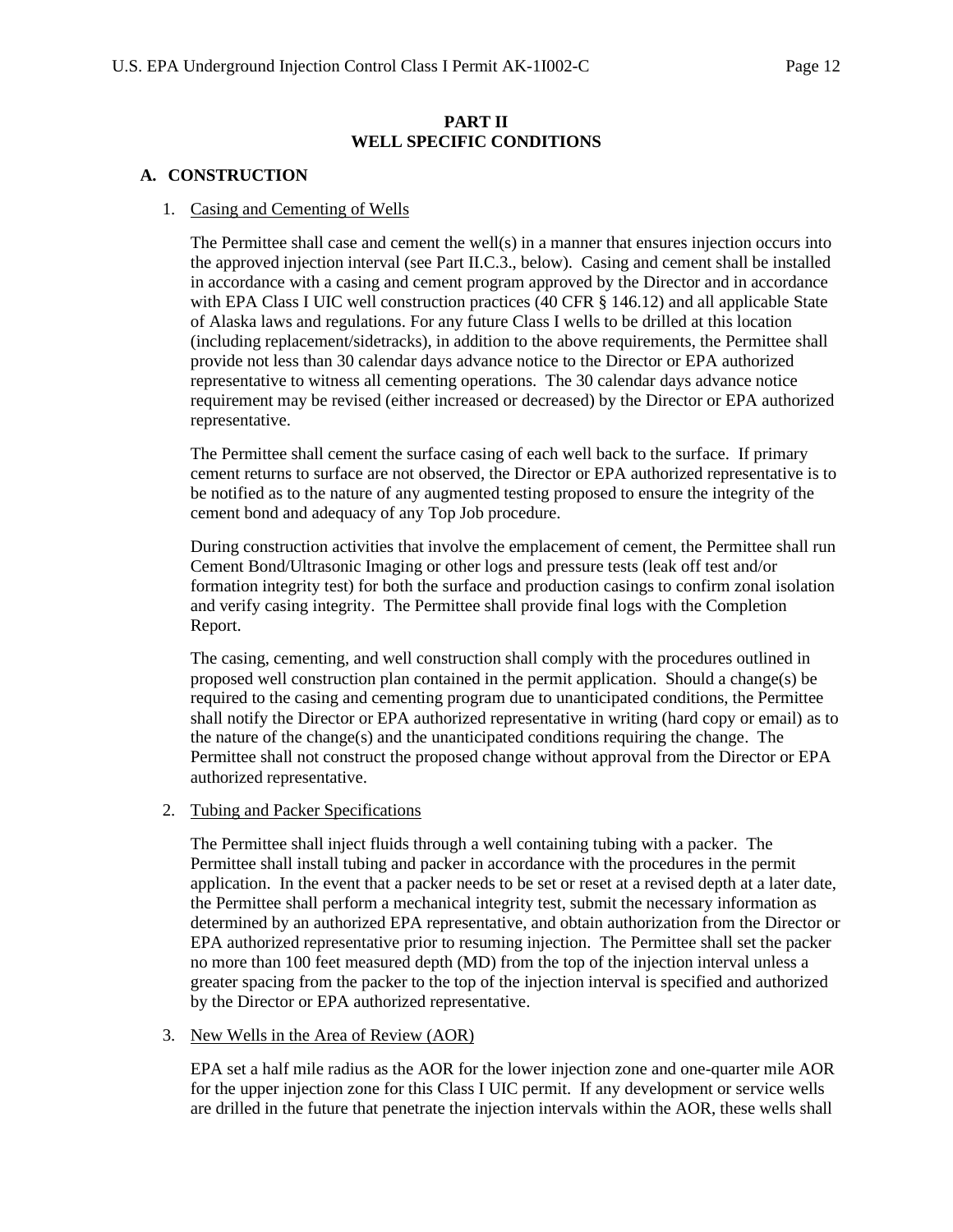have casing cemented to the formation throughout the entire section from 200 feet TVD below to 200 feet TVD above the (proposed, revised or updated) injection zone as identified in the permit application.

# <span id="page-12-0"></span>**B. CORRECTIVE ACTION**

The applicant identified four active and two abandoned wells within the AOR of NS-10 and NS-32. Well completion cementing reports indicate these wells are cemented to prevent fluid movement out of the injection zones. Therefore, no corrective action is required to prevent injected fluids from moving above the confining zone. If the applicant later discovers that a well or wells within the AOR require(s) corrective action to prevent fluid movement, then the applicant shall inform EPA upon such discovery and provide a corrective action plan for EPA Director or authorized representative review and approval. If EPA or the Permittee discovers that fluids have moved above the upper confining zone along a wellbore within the AOR, then injection shall cease until the fluid movement problem can be diagnosed and corrected.

### <span id="page-12-2"></span><span id="page-12-1"></span>**C. WELL OPERATION**

#### 1. Requirements Prior to Commencing Injection

Unless the well has previously (within the last 180 calendar days) fulfilled the requirements of Part II C.1., prior to commencing injection into a newly constructed, converted, or sidetracked injection well, the Permittee shall fulfill the requirements listed in parts Part II.C.1 (a), (b) and (c) of this Permit. The requirements of Part II.C.1 have been fulfilled for wells NS-10 and NS-32.

- a. Construction is complete and the Permittee has submitted the COMPLETION FORM FOR INJECTION WELLS (EPA Form 7520-18) (with logging data); and
	- (1) The Director or EPA authorized representative has inspected or otherwise reviewed the newly constructed, converted, or sidetracked injection well and finds that it is in compliance with the conditions of the permit; or
	- (2) The Permittee has not received notice from the Director or EPA authorized representative of intent to inspect or otherwise review the new, converted, sidetrack or replacement injection well within 13 business days of receipt of the Completion Report, in which case prior inspection or review is waived and the Permittee may commence injection.
- b. The Permittee shall demonstrate that the well has mechanical integrity as described in Part II.C.2., and the Permittee has received notice from the Director or EPA authorized representative that such a demonstration is satisfactory. The Permittee shall notify EPA at least two weeks prior to conducting this initial test so that an EPA authorized representative may be present.
- c. The Permittee shall conduct a step-rate injection test (SRT) and submit a preliminary report to EPA that summarizes the results. Upon approval by the Director or an EPA authorized representative, the Permittee may submit the results of a previously conducted SRT to satisfy this requirement.
- <span id="page-12-3"></span>2. Mechanical Integrity
	- a. Standards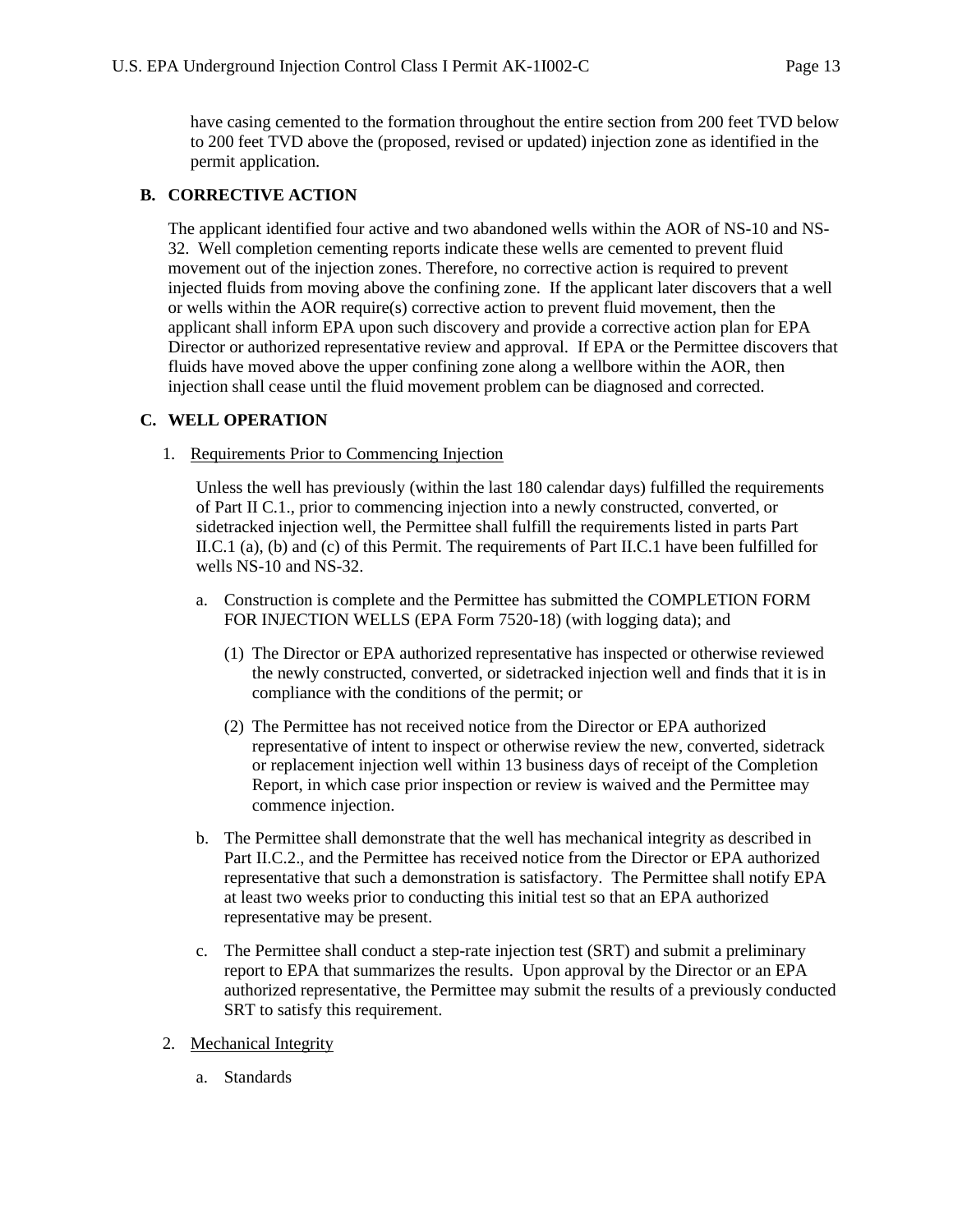The injection well must have and maintain mechanical integrity pursuant to 40 CFR § 146.8.

b. Prohibition of injection without Demonstration of Mechanical Integrity

Injection operations at the permitted well are prohibited after the effective date of this permit unless the Permittee has conducted the following tests and submitted the results to the Director:

(1) The Permittee shall pressure test the tubing/casing annulus to demonstrate there is no significant leak in the casing, tubing, or packer by conducting a mechanical integrity test of the inner annulus (MITIA). The annulus shall be pressure tested to at least 1,500 pounds per square inch (psi), but not to exceed 70% of the minimum yield strength of the casing.

To demonstrate that there is no significant leak in the casing, tubing, or packer, the well must be tested for 30 minutes and satisfy either (i) or (ii) below:

- i. the pressure does not decline more than 10% during the test period and the loss in the second half of the test period is less than one half of the loss in the first half of the test period, or
- ii. the pressure does not decline more than 2% of the initial test pressure during the test period and the loss in the second half of the test period is less than the loss in the first half of the test period.

If the well fails to satisfy (i) or (ii) during the first 30-minute test period, the test may be extended by an additional 30 minutes to demonstrate stabilization.

The Permittee shall conduct an MITIA prior to the well being used for injection authorized under this permit. The Permittee shall notify the Director or an EPA authorized representative 30 calendar days prior to commencement of the MITIA. After the initial test, the Permittee shall conduct an MITIA annually if the well is active and once every two years if the well is inactive until expiration of the permit. The Director or EPA authorized representative may extend the due date for the MITIA up to three months. Also, the Director or EPA authorized representative may revise (either increase or decrease) the frequency with which the Permittee must conduct the MITIA.

(2) The Permittee shall conduct an approved fluid movement test to detect fluid migration outside of the permitted injection intervals at an injection pressure at least equal to the average continuous injection pressure observed at the well in the previous six months. Approved fluid movement test methods include, but are not limited to: tracer surveys, temperature survey logs (conducted after a 12-hour shut-in, at a minimum, unless otherwise authorized by the EPA authorized representative), noise logs, oxygen activation/water flow logs, borax pulse neutron logs, or other equivalent logs. The Permittee shall notify the Director or an EPA authorized representative 30 calendar days prior to commencement of the fluid movement test and request approval for any testing procedure not previously used to satisfy this requirement. The Permittee shall initially conduct a fluid movement test and submit the logs of this test upon completion of the well and prior to initiation of injection at a new, converted, sidetrack or replacement well. After the initial test, the Permittee shall conduct a fluid movement test and submit test logs and results every two years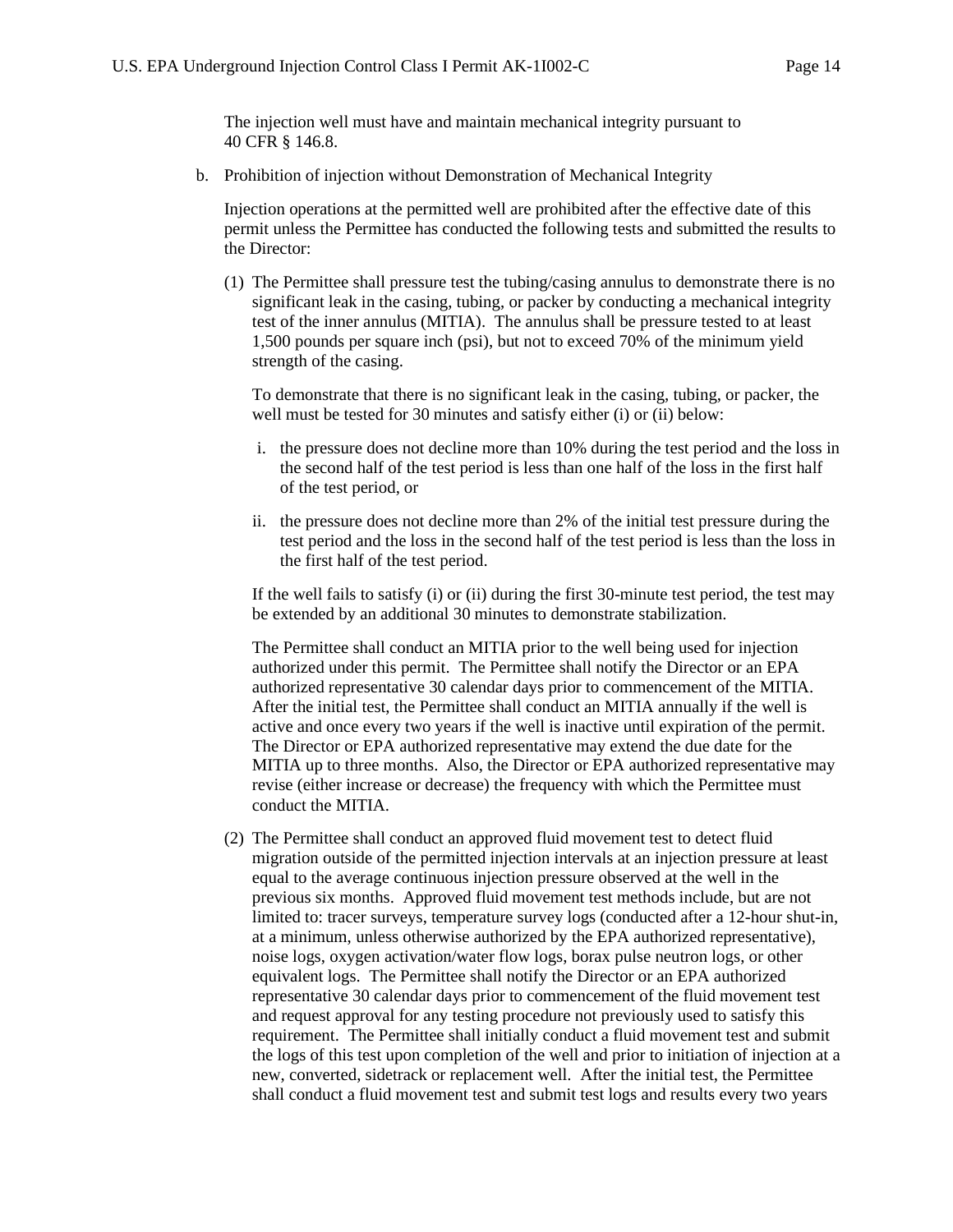while the well is active until expiration of the permit. The Director or EPA authorized representative may extend the due date this testing requirement up to three months. Also, the Director or EPA authorized representative may revise (either increase or decrease) the frequency with which the Permittee must conduct a fluid movement test.

- (3) The Permittee shall conduct tubing inspection tests to monitor condition, thickness, and integrity of the downhole tubing. Approved tubing inspection test methods include but are not limited to: pipe analysis logs and caliper logs. The Permittee shall notify the Director or an EPA authorized representative 30 calendar days prior to commencement of the tubing inspection test and request approval for any testing procedure not previously used to satisfy this requirement. The Permittee shall conduct a tubing inspection test and submit test logs and results every two years while the well is active until expiration of the permit. The Director or EPA authorized representative may extend the due date for the tubing inspection up to three months. Also, the Director or EPA authorized representative may revise (either increase or decrease) the frequency with which the Permittee must conduct the tubing inspection test.
- c. Terms and Reporting
	- (1) The Permittee shall submit a copy of the log(s) and a descriptive and interpretive report of the mechanical integrity tests identified in Part II. C. 2. b. (2) and (3) to EPA within 45 calendar days of completion in hard copy or electronic format, unless waived by an EPA authorized representative. Immediately after well logging activities, the Permittee shall submit a copy of any log(s) to an EPA authorized representative if requested. This includes logging events associated with construction activities and mechanical integrity testing.
	- (2) The Permittee shall demonstrate mechanical integrity by the MITIA in 3.b. (1) prior to resuming injection if, at any time, the tubing is removed from the well or a loss of mechanical integrity becomes evident during operation. The Permittee shall report the results of such tests within 45 calendar days of completion of the tests.
	- (3) The Director will notify the Permittee of the acceptability of the mechanical integrity demonstration within 13 business days of receipt of the results of the mechanical integrity tests. Injection operations may continue during this 13-day review period. If the Director does not respond within 13 business days, injection may continue.
	- (4) In the event that the well fails to demonstrate mechanical integrity during a test or a loss of mechanical integrity occurs during operation, the Permittee shall halt operation immediately and shall not resume operation until the Director or an EPA authorized representative gives approval to resume injection.
	- (5) The Director may, by written notice, require the Permittee to demonstrate mechanical integrity at any time.
- <span id="page-14-0"></span>3. Injection Zone

Injection shall be limited to the Schrader Bluff /Ugnu Formation (current primary injection zone) and the Sagavanirktok Formation (future secondary injection zone, if needed), as depicted on the NS-10 and NS-32 Completion and Type Logs. This log is described in the Fact Sheet and included in the application. Injection may not cause the propagation of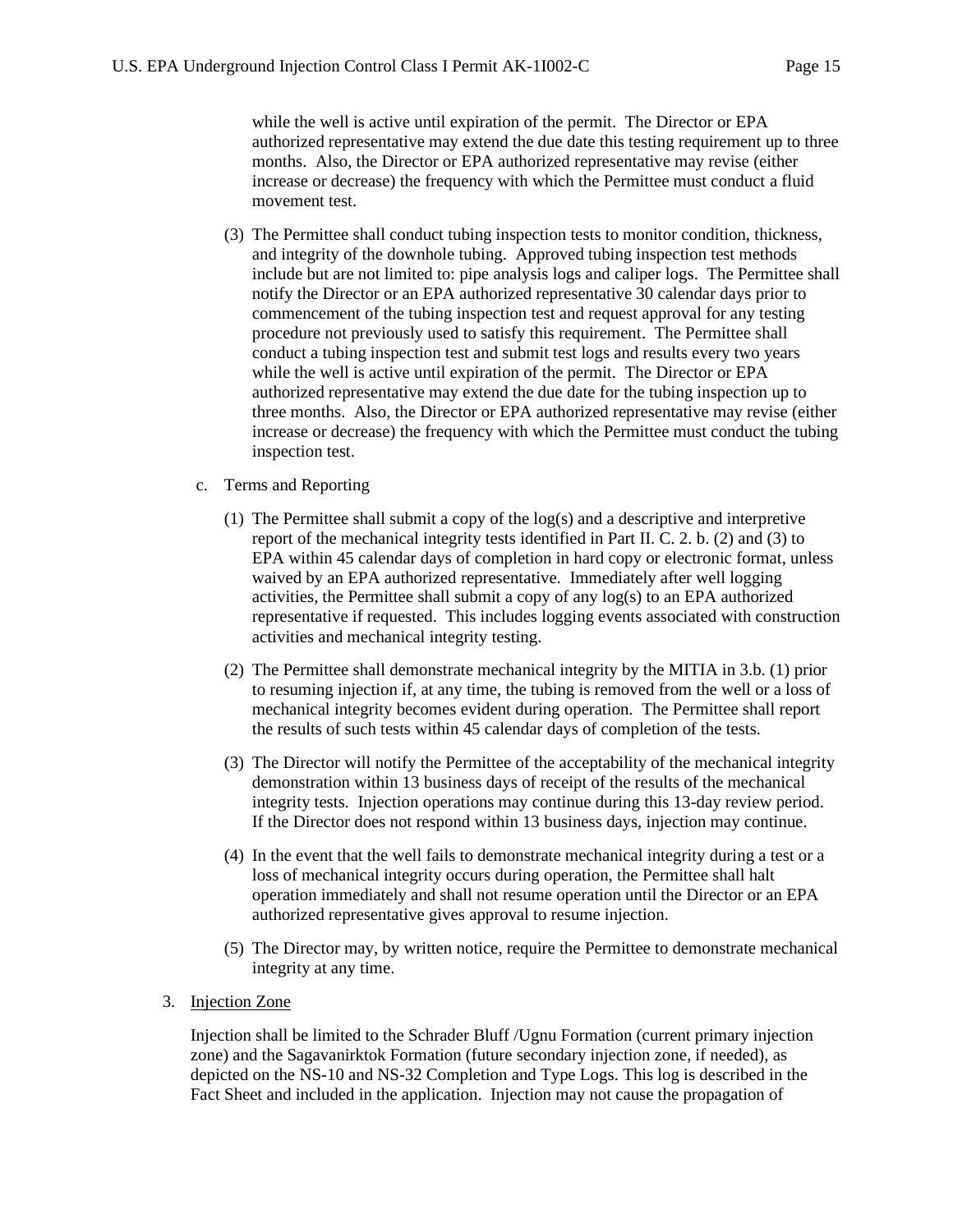fractures into the upper or lower confining zones.

<span id="page-15-0"></span>4. Waivers to UIC Program Requirements

Based on information provided during the permit AK-1I002-A issuance in August 2000, EPA granted a "No USDW" determination for Class I injection for those aquifers into which these wells inject. The total dissolved solids in this aquifer is significantly greater than the 10,000 mg/L of total dissolved solids threshold required for a USDW. The no USDW determination remains in place and is not affected by the issuance of this permit.

EPA is granting the Permittee the following waivers of UIC regulatory program requirements:

- a. Compatibility of Formation and Injectate and Characterization of the Injection Matrix [40 CFR  $\S$ § 146.12 (e) (4), (5) and 146.14 (a) (8)]: EPA waives the requirement to sample and characterize formation fluids and the rock matrix in order to determine whether or not they are compatible with the approved injectate stream.
- b. Ambient Monitoring Above the Confining Zone (40 CFR §§ 146.13 (b)(1) and (4) and 146.13(d)): EPA waives the requirement to monitor the strata overlying the confining zone for fluid movement since the Permittee's application demonstrates that there are not improperly sealed, completed, or abandoned wellbore within the area of review.
- c. Injection Zone Fracturing (40 CFR  $\S$  146.13 (a)(1)): EPA waives the prohibition against injecting at pressures that would initiate new fractures or propagate existing fractures within the injection zone so long as fractures do not propagate into the upper and lower confining zones. Under no circumstance may injection cause the propagation of fractures into the upper or lower confining zones.
- <span id="page-15-1"></span>5. Injection Pressure Limitation

Injection pressures shall not initiate new fractures or propagate existing fractures in the upper confining zone as described in the Fact Sheet. Neither shall the maximum injection pressure, measured at the wellhead, exceed 5,000 psi, except as follows:

- a. If a plant shut-down or outage (unrelated to fluid injection activities) occurs.
- b. If a well stimulation is required.

In such instances, the Permittee shall notify the Director or EPA authorized representative by telephone or electronic mail within 24 hours after the initial exceedance of the 5,000 psi limitation and shall submit a written incident report not later than 10 calendar days thereafter.

The wellhead working pressure limit of 5,000 psi shall not be exceeded at any time.

<span id="page-15-2"></span>6. Annulus Pressure Limitation

The Permittee shall fill the tubing-casing annulus with a corrosion inhibited, non-freezing solution. A positive surface pressure up to 1,500 psi is authorized for the tubing-casing annulus.

Since the tubing-casing annulus pressure will vary due to temperature changes, the pressure limits may be adjusted upon approval by the Director or an authorized EPA representative.

The authorization of up to 1,500 psi on the inner annulus is not intended to allow the Permittee to continue to injection in the event of a loss of mechanical integrity or if pressure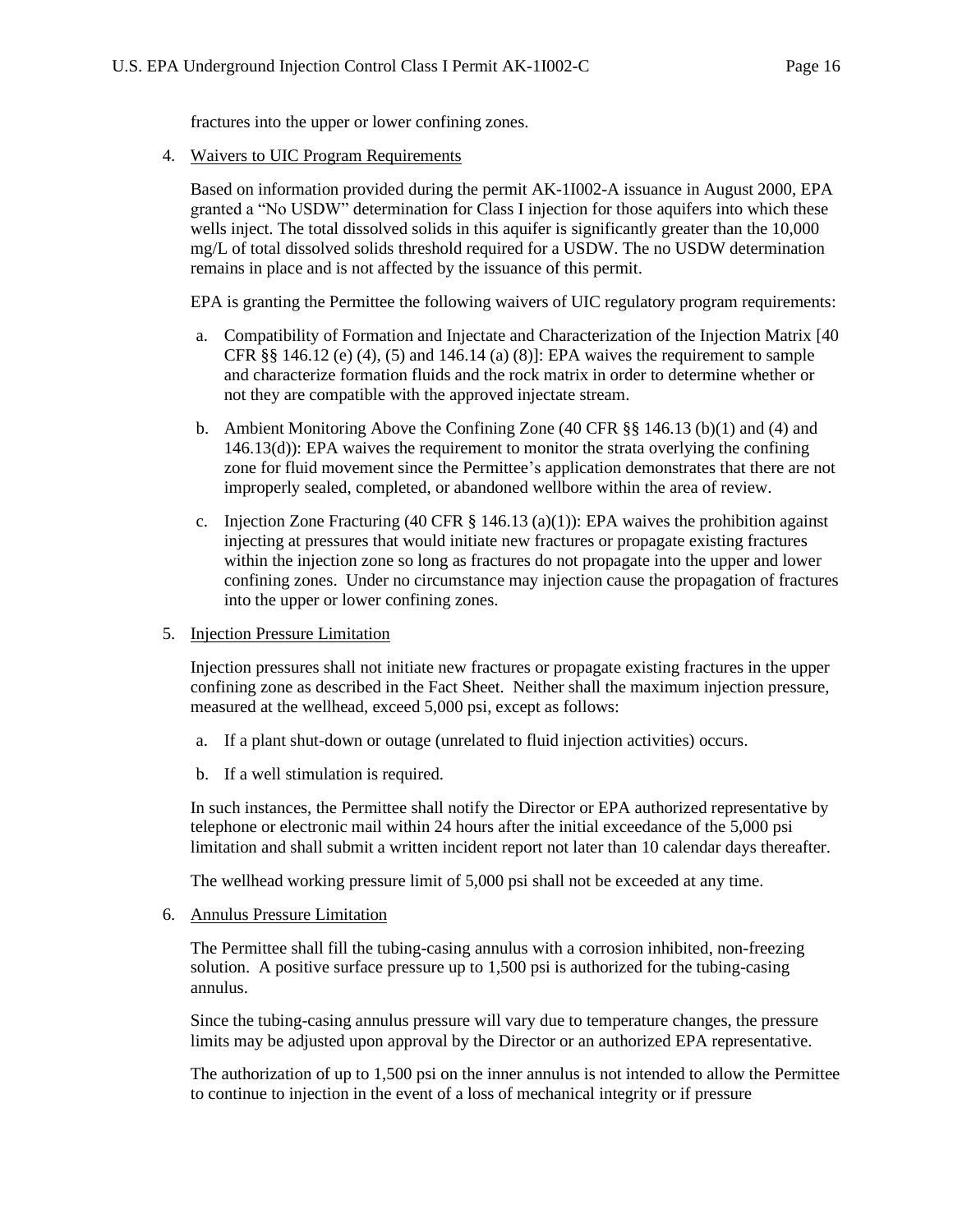communication arises between the inner and/or outer annuli. In the event of a loss of mechanical integrity, the Permittee must meet the requirements as outlined in Part II.C.2.c.4 of this permit.

### <span id="page-16-0"></span>7. Injection Fluid Limitation

This permit only authorizes the injection of those fluids identified in the permit application that are not characterized as hazardous. De-characterized waste may be disposed of appropriately (refer to 40 CFR § 148.1(d)). Fluids generated from Class I injection well construction and well workover and fluids generated from the operation and maintenance of Class I injection wells and associated injection well piping may be disposed in a Class I nonhazardous injection well. No radioactive wastes, other than naturally occurring radioactive material (NORM) from pipe scale and/or radioactive tracer beads, shall be injected for disposal. In the event that third party wastes are accepted, the third party shall certify the fluids are eligible for injection.

### <span id="page-16-2"></span><span id="page-16-1"></span>**D. MONITORING**

### 1. General Monitoring Requirements

The Permittee shall ensure that all wells authorized by this permit are monitored 24 hours per day by trained and qualified personnel while injection is occurring.

Samples and measurements collected for the purpose of monitoring shall be representative of the monitored activity.

<span id="page-16-3"></span>2. Monitoring Continuous Waste Injection

The Permittee shall install, maintain, and use continuous monitoring devices to monitor injection pressure and rate for those streams that are hard-piped and continuous, and to monitor the pressure of non-freezing solution in the tubing-casing annulus. Calculated flow data or periodic monitoring are not acceptable except as a back-up system if the primary continuous injection rate device malfunctions or power outage occurs.

### <span id="page-16-4"></span>3. Monitoring Batch Waste Injection

The Permittee shall continuously staff and visually monitor batch waste injection pumping operations at the well site. During these pumping operations, the Permittee shall maintain a chronological record of the time of day, a description of the waste pumped, injection rate and pressure, and tubing-casing annulus pressure. If during injection the annulus pressure exceeds the limitation set in Part II.C.6. of this permit, the operator must notify EPA pursuant with Part I.E.12. The person in charge of the pumping operations shall be identified on the pumping record.

### <span id="page-16-5"></span>4. Alarms and Operational Modifications

The Permittee shall install, continuously operate, and maintain alarms to detect excess injection pressures and significant changes in annular fluid pressure. These alarms must be of sufficient placement and urgency to alert operators in all operating spaces including, but not limited to, the control room. The Permittee shall install and maintain an emergency shutdown system to respond to losses of internal mechanical integrity as evidenced by deviations in the annular pressure.

The Permittee shall submit plans and specifications for the alarms to the Director or EPA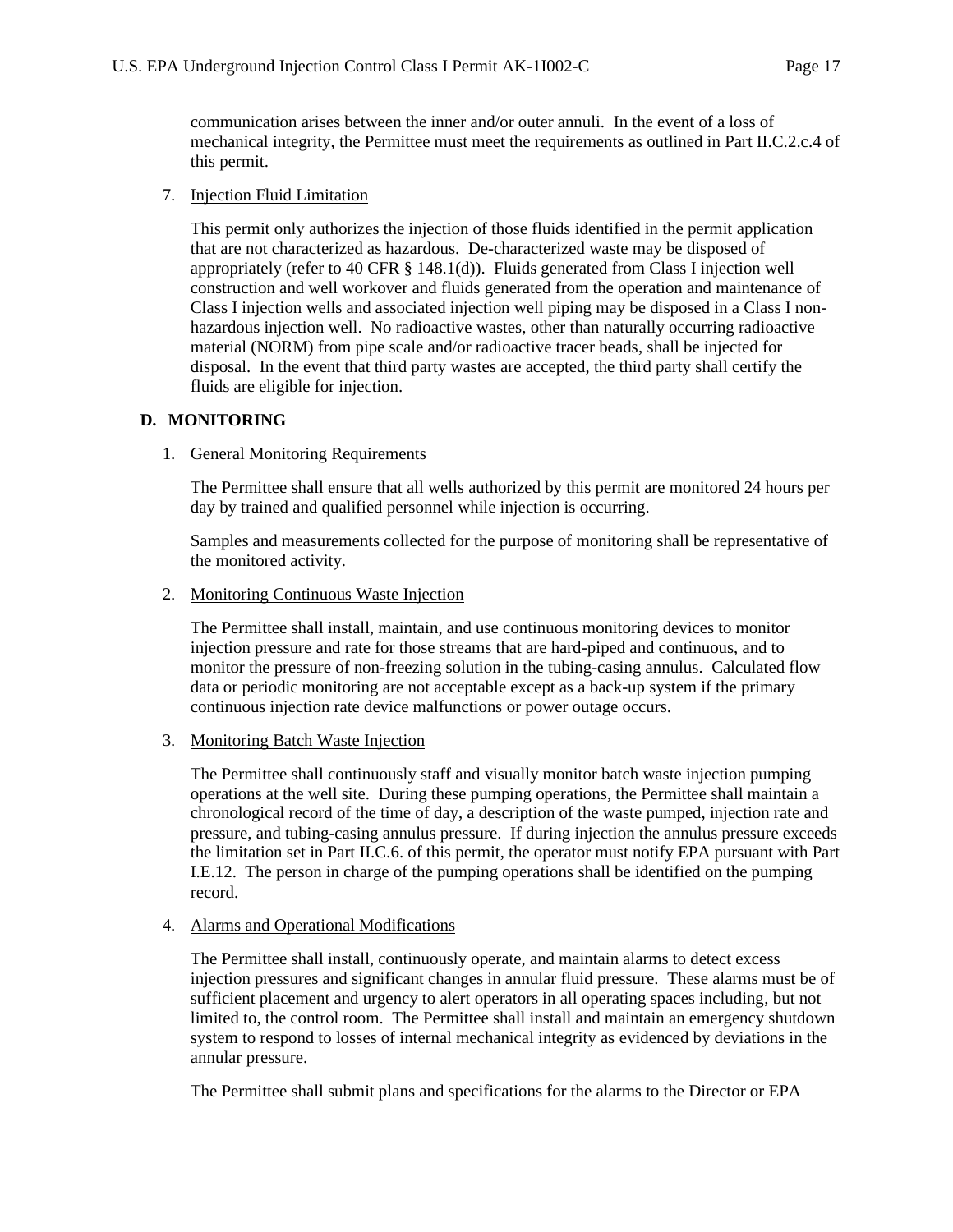authorized representative prior to the initiation of injection.

#### <span id="page-17-1"></span><span id="page-17-0"></span>**E. REPORTING REQUIREMENTS**

#### 1. Quarterly Reports

The Permittee shall submit quarterly reports to the Director containing the following information:

- a. Monthly average, maximum, and minimum values for injection pressure, rate, and volume shall be reported on INJECTION WELL MONITORING REPORT (EPA Form 7520-8). Upon request of an EPA authorized representative, the Permittee shall submit the report electronically.
- b. Graphical plots of continuous injection pressure and rate monitoring.
- c. Daily monitoring data in an electronic format.
- d. Physical, chemical, and other relevant characteristics of the injected fluid.
- e. Any well workover or other significant maintenance of downhole or injection-related surface components.
- f. Results of all mechanical integrity tests performed since the previous report, including any maintenance-related tests and "practice" tests.
- g. Results of any other tests required by the Director.
- <span id="page-17-2"></span>2. Annual Reports

The Permittee shall submit to the Director an annual performance report for the reporting period of October 1 through September 30. This report shall be submitted by November 30 of each year. (For example, injection data from October 1, 2018, through September 30, 2019, should be reported by November 30, 2019). The annual performance report shall include, but not be limited to, rate and pressure performance, surveillance logging and results (if performed during reporting period), fill depth, volumetric analysis of the disposal storage volume, annual or cumulative injection volumes, estimated fracture growth (if any) in the event that solids injection takes place, and updates of operational plans. Some information may not be available every year, if those activities did not take place during the reporting period then the report should state this fact (examples: Surveillance logging, fill depth, and survey results).

<span id="page-17-3"></span>3. Report Certification

All reports and notifications required by this permit shall be signed and certified in accordance with Part I.E.15; electronically stored and maintained at the Permittee's facility or company headquarters; electronically submitted to the Director or an EPA authorized representative; and, upon request by the Director or an EPA authorized representative, submitted as a hard copy to the following address:

U.S. Environmental Protection Agency Region 10 Ground Water and Drinking Water Section, UIC Program (19-H16) 1200 Sixth Avenue, Suite 155 Seattle, Washington 98101